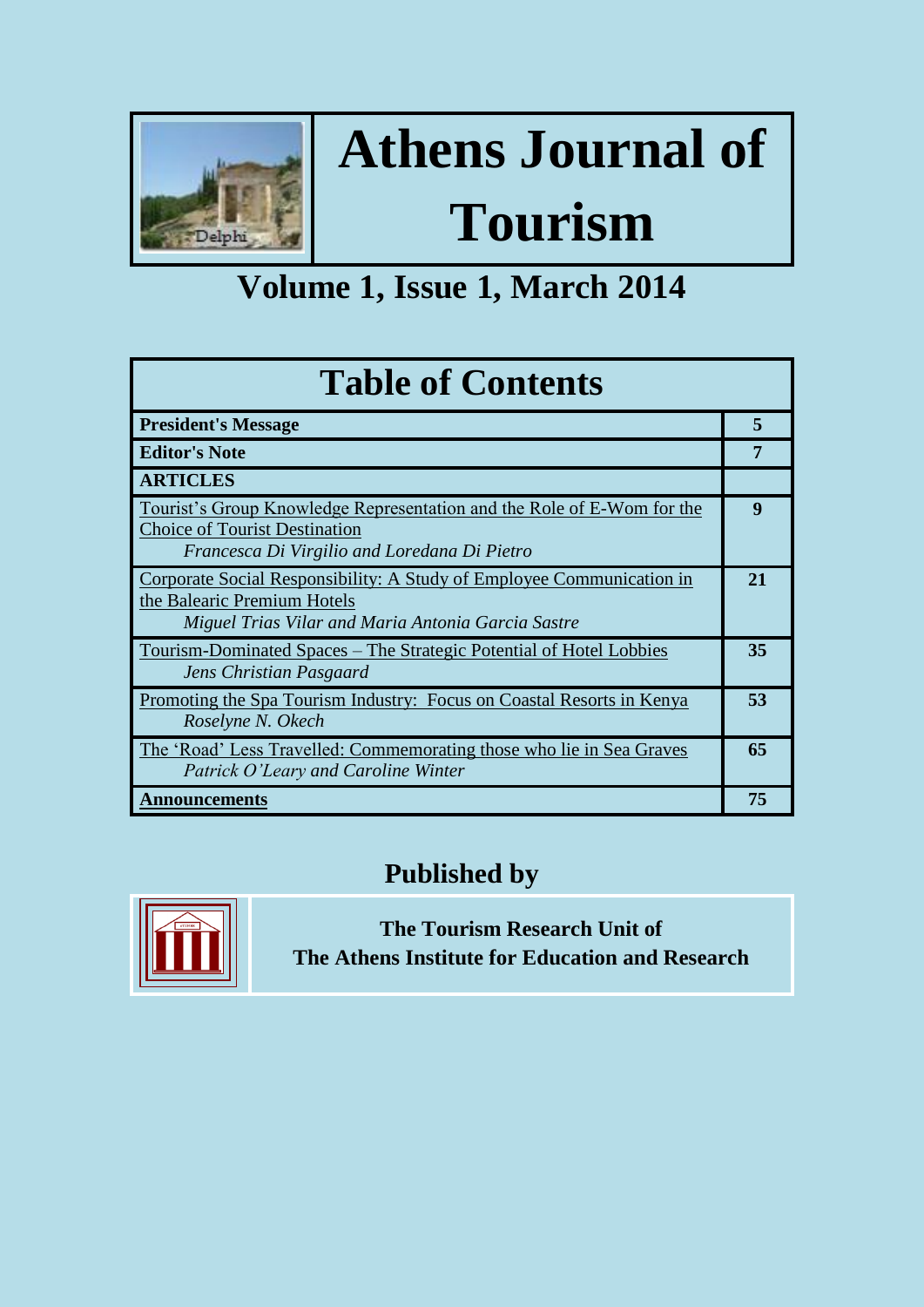Athens Journal of Tourism A journal of The Tourism [Research Unit](http://www.atiner.gr/docs/TOURISM_UNIT.htm) of The Athens Institute for Education and Research ISSN NUMBER: 2241-8148

#### **President of Editorial Board of ATINER's Publications**

Dr. Gregory T. Papanikos, President, ATINER

#### **Editor-in-Chief of ATINER's Publications**

Dr. George Poulos, Vice President of Research, ATINER & Professor Emeritus, University of South Africa

#### **Editor of this Journal**

Dr. Valia Kasimati, Head, Tourism Research Unit, ATINER

| <b>Editorial and Reviewers' Board of this Journal</b> |                                                   |  |  |
|-------------------------------------------------------|---------------------------------------------------|--|--|
|                                                       |                                                   |  |  |
| Dr. Andrew Yiannakis, Professor, University of        | Joseph Mensah-Ansah,<br><b>GIMPA</b><br>Lecturer, |  |  |
| New Mexico, USA.                                      | Business School, Ghana.                           |  |  |
| Dr. Stavros Alifragkis, Research Associate,           | Cláudia Ribeiro de Almeida, Adjunt Professor,     |  |  |
| School of Architecture, National Technical            | University of Algarve, Portugal                   |  |  |
| University of Athens, Greece.                         |                                                   |  |  |
| Roselyne N. Okech, Assistant<br>Professor,            |                                                   |  |  |
| Memorial University of Newfoundland, Canada.          |                                                   |  |  |

#### **Managing Editor**

Ms. Afrodete Papanikou

#### **Offices**

Athens Institute for Education and Research 8 Valaoritou Street, 10671 Athens, Greece Phone: + 30 210 3634210 Fax + 30 210 3634209 Email: [tourism-journal@atiner.gr](mailto:tourism-journal@atiner.gr) URL:<http://www.atiner.gr/journals/tourism.htm>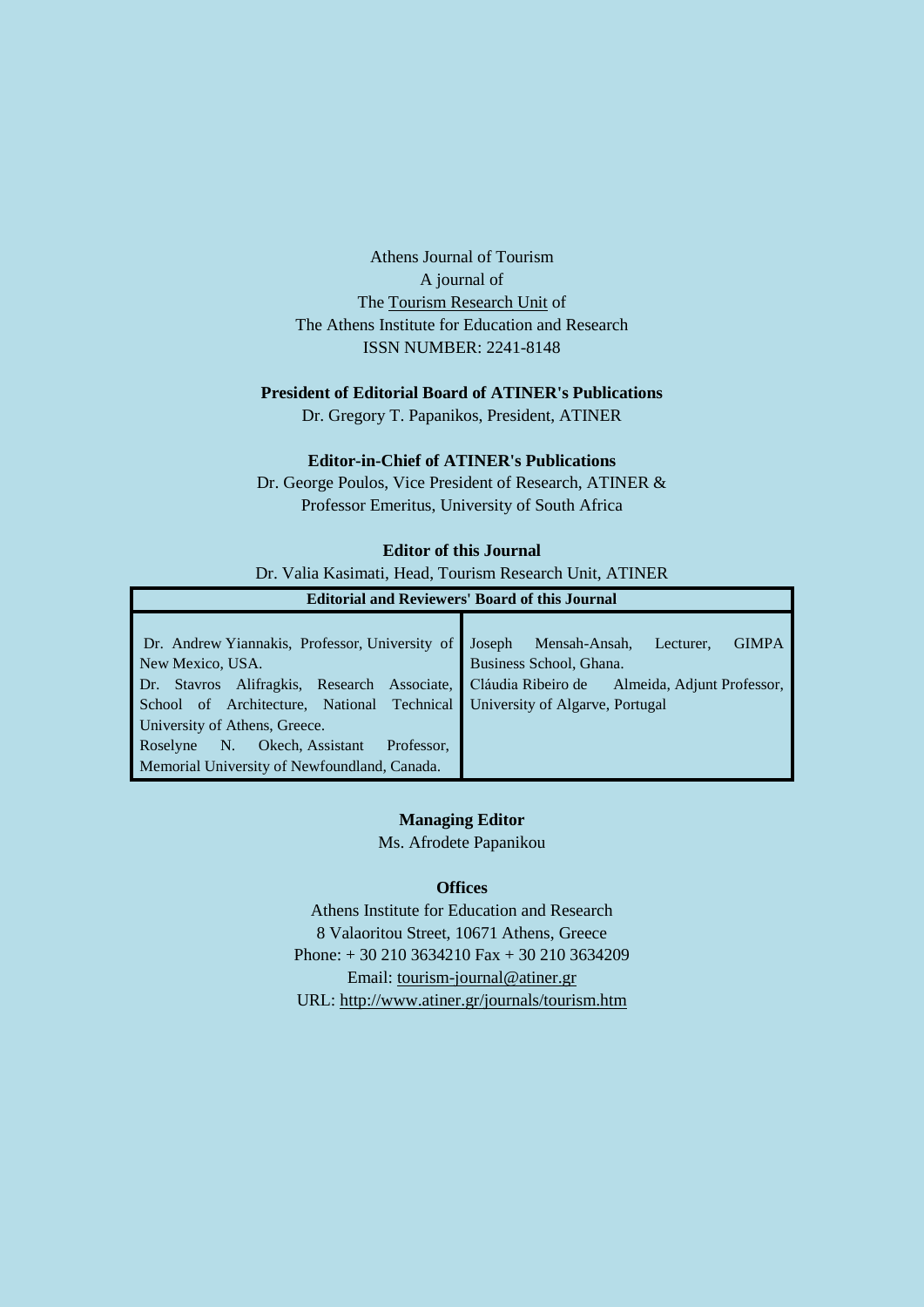## *Athens Journal of Tourism* **Volume 1, Issue 1, March 2014**

| <b>Table of Contents</b>                                                                                                                                       |    |
|----------------------------------------------------------------------------------------------------------------------------------------------------------------|----|
| <b>President's Message</b>                                                                                                                                     | 5  |
| <b>Editor's Note</b>                                                                                                                                           | 7  |
| <b>ARTICLES</b>                                                                                                                                                |    |
| Tourist's Group Knowledge Representation and the Role of E-Wom for the<br><b>Choice of Tourist Destination</b><br>Francesca Di Virgilio and Loredana Di Pietro | 9  |
| Corporate Social Responsibility: A Study of Employee Communication in<br>the Balearic Premium Hotels<br>Miguel Trias Vilar and Maria Antonia Garcia Sastre     | 21 |
| <u> Tourism-Dominated Spaces – The Strategic Potential of Hotel Lobbies</u><br>Jens Christian Pasgaard                                                         | 35 |
| Promoting the Spa Tourism Industry: Focus on Coastal Resorts in Kenya<br>Roselyne N. Okech                                                                     | 53 |
| The 'Road' Less Travelled: Commemorating those who lie in Sea Graves<br>Patrick O'Leary and Caroline Winter                                                    | 65 |
| <b>Announcements</b>                                                                                                                                           | 75 |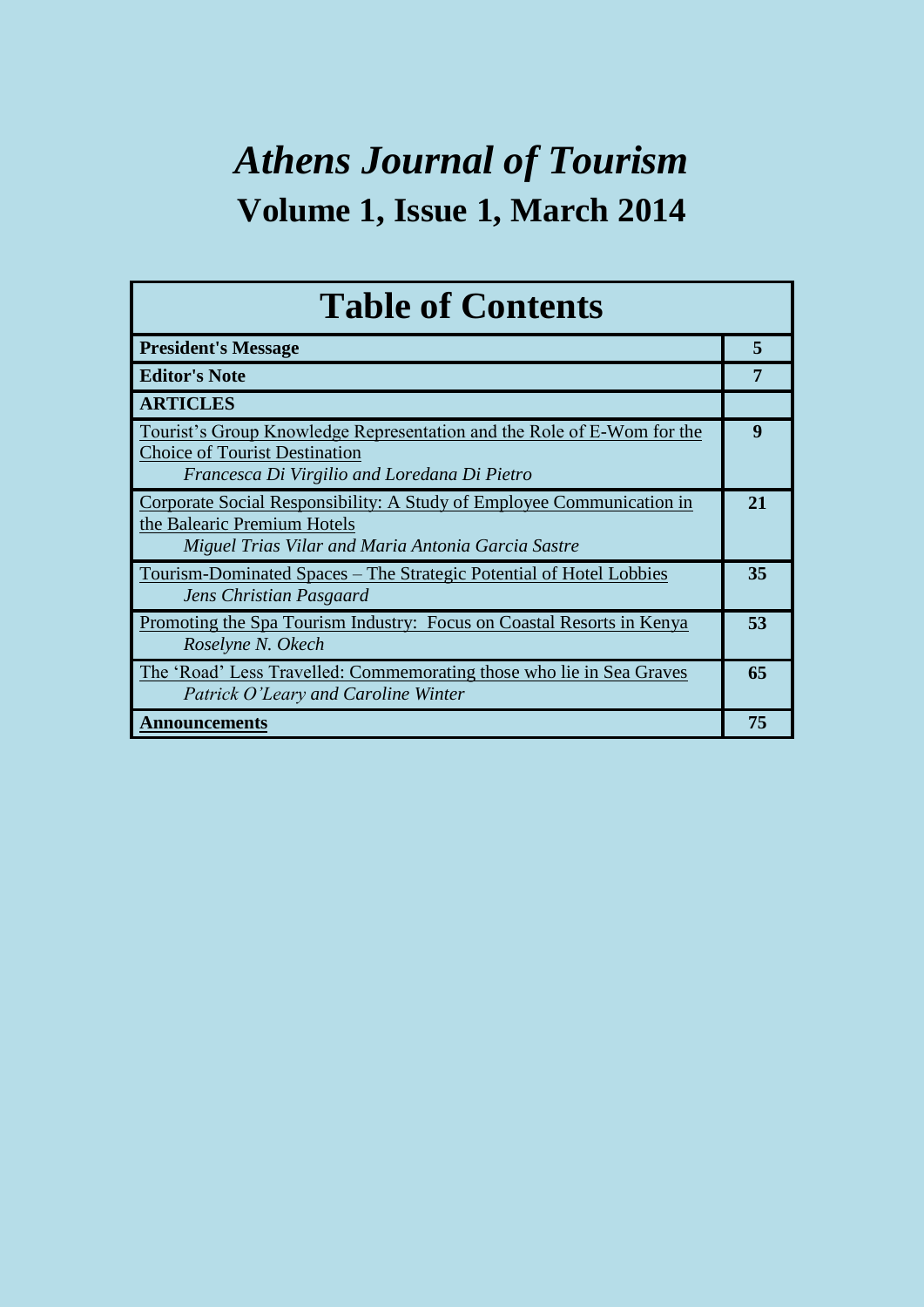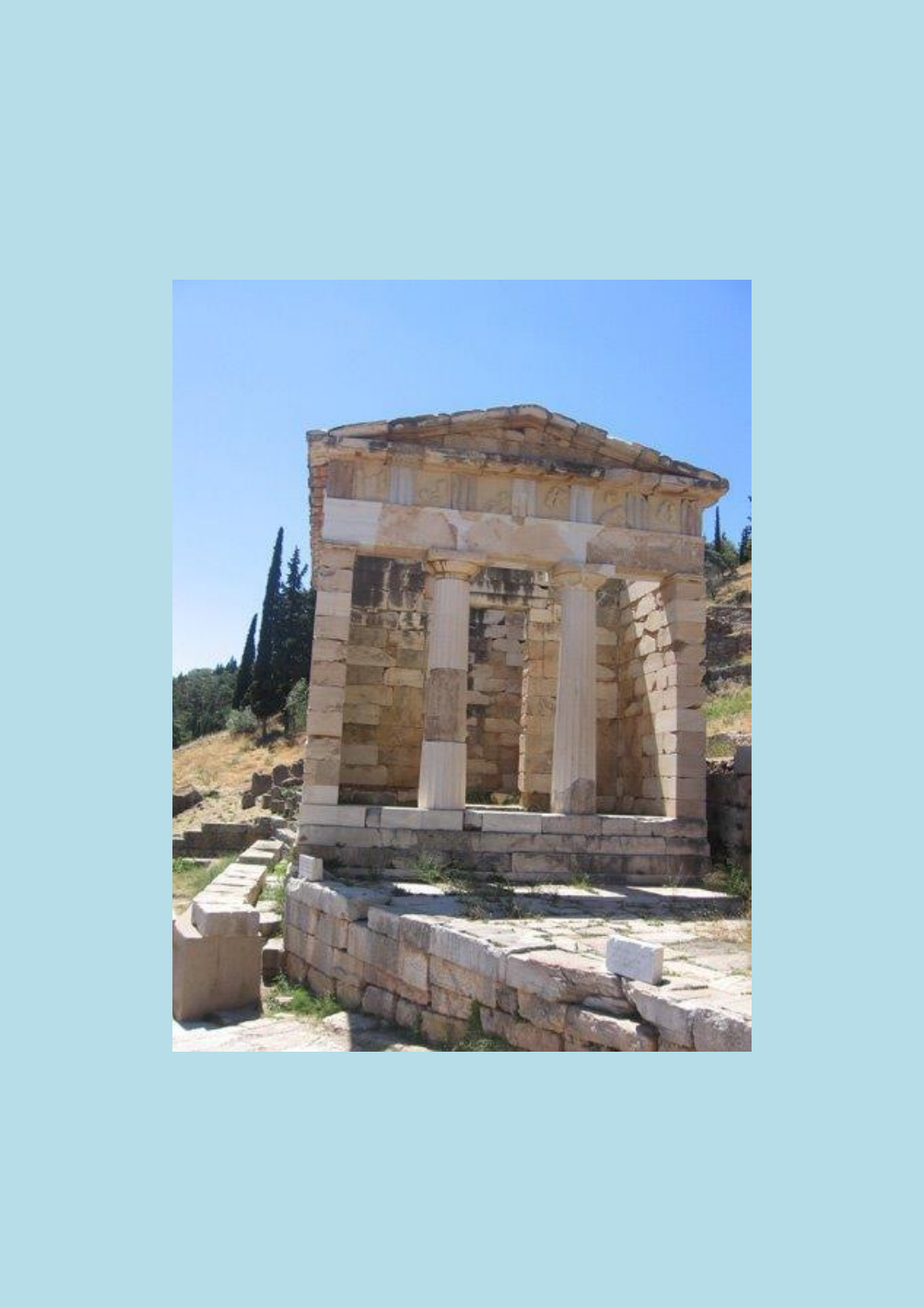#### **President's Message**

The Athens Institute for Education and Research (ATINER) is pleased to announce the publication of a number of peer reviewed, open access journals of original research work. Most of the articles will be selected from the numerous papers that have been presented at the various annual international academic conferences organized by the different research divisions and units of the Athens Institute for Education and Research. The plethora of papers presented every year will enable the editorial board of each journal to select the best, and in so doing produce a top quality academic journal. In addition to papers presented, ATINER will encourage the independent submission of papers to be evaluated for publication.

The current issue is the first of the *Athens Journal of Tourism* published by the Tourism [Research Unit](http://www.atiner.gr/docs/TOURISM_UNIT.htm) of the Athens Institute for Education and Research (ATINER).

The members of the [Tourism Research Unit](http://www.atiner.gr/docs/TOURISM_UNIT.htm) are members of the Editorial Advisory Board and will assist the editor and the Editorial Advisory Board with the peer reviewing of all submitted papers.

**Gregory T. Papanikos President Athens Institute for Education and Research**